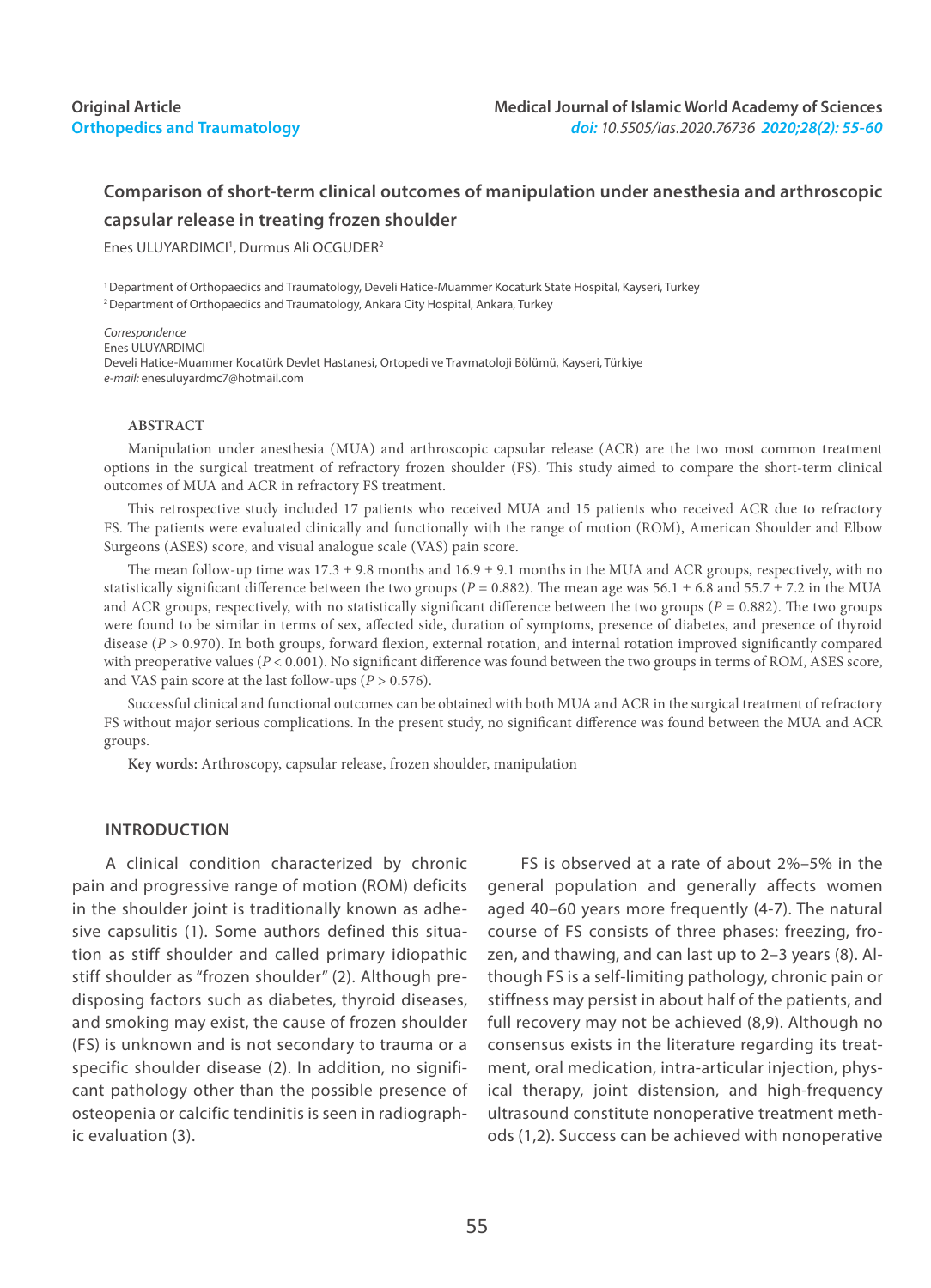treatment in the majority of patients, but manipulation under anesthesia (MUA) or arthroscopic capsular release (ACR) is recommended in refractory cases despite at least 6 months of nonoperative treatment (7,10).

MUA is a well-known and effective treatment option for refractory FS (11). However, some authors reported no significant difference in the clinical outcomes between MUA and other treatment options (12,13). In addition, the complications of MUA such as proximal humerus fracture, rotator cuff tear, and brachial plexus palsy are known (10). Thanks to the rapid development of arthroscopic techniques, arthroscopic treatment of FS has become popular in the last decade. Faster recovery can be achieved with ACR compared with other treatment methods, and mid-term and long-term successful outcomes have been reported in the treatment of refractory FS with ACR (14,15).

The present study was aimed to compare the short-term clinical outcomes of MUA and ACR in refractory FS treatment. It was hypothesized that ACR was associated with better clinical outcomes compared with MUA.

# **MATERIAL AND METHODS**

In this retrospective clinical study, patients who underwent surgical treatment during 2014–2017 for refractory FS were evaluated. The study data were retrieved from the archiving system consisting of patient files during the hospitalization, and follow-up cards were used in the outpatient clinic. The inclusion criteria were defined as patients with refractory FS having a functional restriction of both active and passive shoulder motion and in whom no intrinsic or extrinsic shoulder pathology other than osteopenia was detected on the radiological examination of the glenohumeral joint. Refractory FS was defined as recalcitrant to nonoperative management (oral medications, physical therapy, and injections) for 6 months and cases with restriction in the shoulder ROM compared with the contralateral side. Patients with rotator cuff tear, calcific tendinitis, shoulder osteoarthritis, posttraumatic or postsurgical etiology, incomplete patient records, and less than 6 months of follow-up, and patients whose shoulder functions were affected due to a musculoskeletal or neurological disease were excluded from the study. MUA or ACR is applied as surgical treatment in refractory FS cases in the clinic. The patients who received MUA formed the MUA group, and the patients received ACR formed the ACR group. Thirty-two patients met the selection criteria and were included in the study. The MUA group comprised 17 patients, while the ACR group comprised 15 patients. Written informed consent was obtained from each patient. The study was conducted in accordance with the principles of the Declaration of Helsinki.

MUA was applied under propofol anesthesia with manual mask ventilation while the patient was in the supine position. Preoperative ROM measurements were conducted after anesthesia before the procedure. The scapula was fixed posteriorly, and forward flexion was applied gently first. Then, gradual abduction was performed while the shoulder was supported by an assistant. Finally, external and internal rotation was realized. Following the manipulation, intra-articular injection (40 mg methylprednisolone, 5 mL of lidocaine, and 5 mL of saline solution) was applied. ACR was performed in the beach chair position under general anesthesia. In the ACR group, preoperative ROM measurements were conducted after anesthesia before the procedure. Primarily, the posterior portal was used for imaging. After the diagnostic arthroscopy, the anterior release was applied with a radiofrequency device. The capsular release was continued from the anterosuperior to the inferior side (6 o'clock position). An arthroscopic basket punch was used to avoid iatrogenic axillar nerve damage on the inferior side. Then, a posterior capsular release was performed using the anterior portal for imaging. Then, bursectomy was performed, and subacromial adhesions were released after passing the subacromial area. Finally, after the 360° capsular release, the ROM was controlled by applying forward flexion, abduction, external rotation, and internal rotation. All patients were given analgesics and kept on an arm sling for pain control. Passive ROM exercises were started on the first postoperative day. The same rehabilitation protocol was used in both groups.

Age, sex, affected side, history of diabetes or thyroid disease, duration of preoperative symptoms,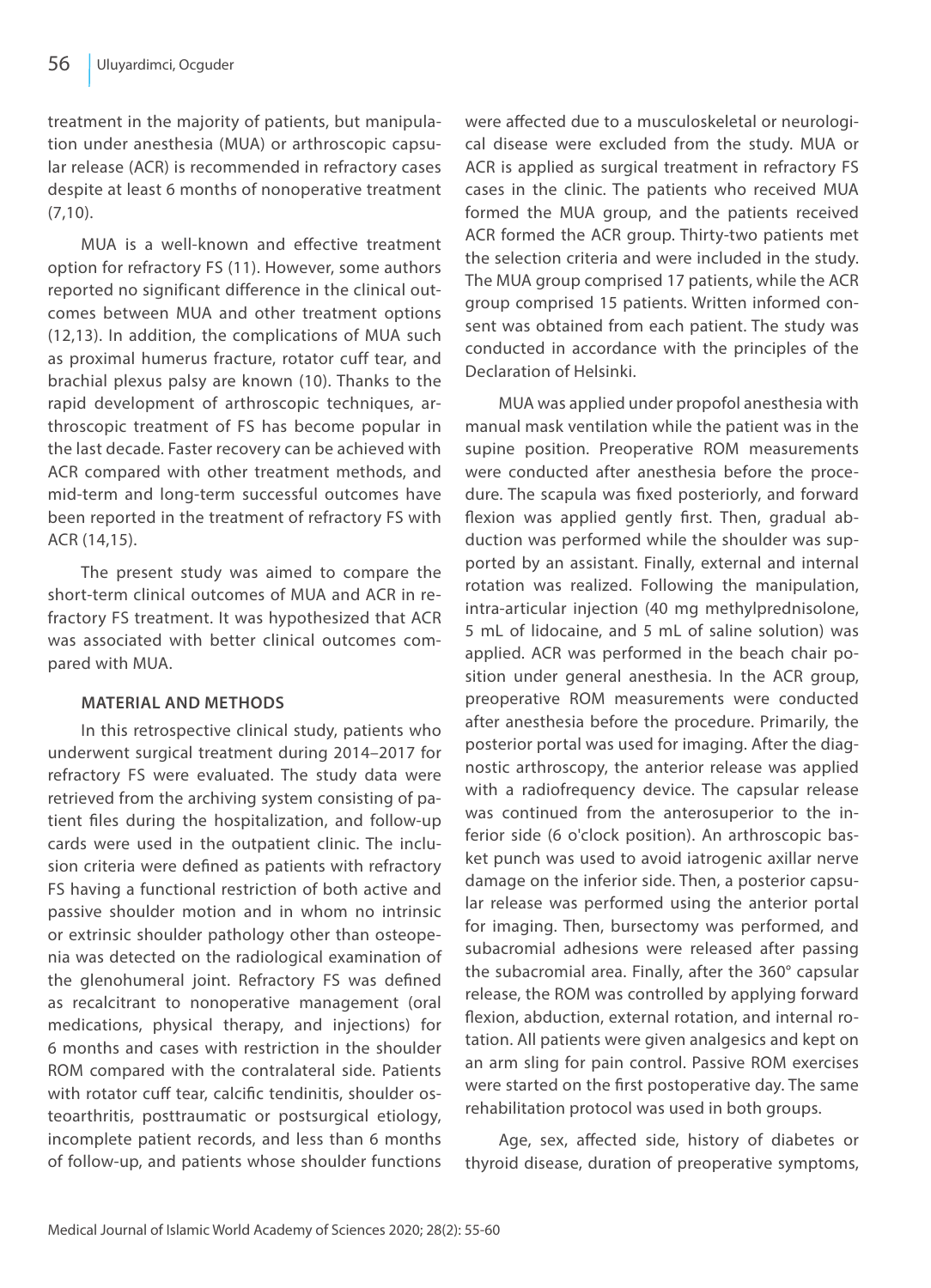and preoperative ROM were recorded. Patients were evaluated with ROM, American Shoulder and Elbow Surgeons (ASES) score (16), and visual analogue scale (VAS) pain score at the last follow-up. In the VAS pain score, 0 indicated "no pain" and 10 indicated "severe pain." Vertebrae were enumerated for the quantitative analysis of internal rotation. Accordingly, between T1 and T12 19-8, and L1 to L5 7-3, sacrum was numbered 2 and buttock was numbered 1. Preoperative ASES and VAS pain scores were not available. Complications and reoperations were recorded.

# **Statistical analyses**

The SPSS 25.0 software package was used in the statistical analysis of the data. Categorical measurements were expressed in numbers and percentages, and continuous measurements were expressed in mean and standard deviation values. The chi-square test or Fisher's test was used in the comparison of categorical variables. Distributions were analyzed for a comparison of continuous measurements between the groups. The Student t test was used for variables with a parametric distribution and the Mann–Whitney U test for variables with a nonparametric distribution. *P* <0.05 indicated a statistically significant difference in all tests.

# **RESULTS**

The mean age was  $56.1 \pm 6.8$  and  $55.7 \pm 7.2$  in the MUA and ACR groups, respectively, with no statistically significant difference between the two groups  $(P = 0.882)$ . The two groups were found to be similar in terms of sex, affected side, duration of symptoms, presence of diabetes, and presence of thyroid disease (Table 1). The mean follow-up time was  $17.3 \pm 9.8$ months and  $16.9 \pm 9.1$  months in the MUA and ACR groups, respectively, with no statistically significant difference between the two groups (*P* = 0.882). In both groups, forward flexion, external rotation, and internal rotation improved significantly compared with preoperative values ( $P < 0.001$ ) (Table 2). At the final

|                                            | MUA group      | ACR group      | $P$ value |
|--------------------------------------------|----------------|----------------|-----------|
|                                            | $(n = 17)$     | $(n = 15)$     |           |
| Age, mean $\pm$ SD, year                   | $56.1 \pm 6.8$ | $55.7 \pm 7.2$ | 0.882     |
| Sex                                        |                |                |           |
| Female/Male patients, n (%)                | 13/4 (76.5%)   | 11/4 (73.3%)   | 1.000     |
| Affected side                              |                |                |           |
| Right/Left, n                              | 12/5           | 10/5           | 1.000     |
| Duration of symptoms, mean $\pm$ SD, month | $13.6 \pm 4.3$ | $14.1 \pm 6.2$ | 0.970     |
| History of diabetes, n                     | 6              | 6              | 1.000     |
| History of thyroid disease, n              | 2              | 1              | 1.000     |

#### Table 1 Preoperative patient demographics

ACR, Arthroscopic capsular release; MUA, manipulation under anesthesia; SD, standard deviation.

#### Table 2 Preoperative and postoperative range of motion

|            | Forward flexion  |                  | External rotation |                 | Internal rotation |                |
|------------|------------------|------------------|-------------------|-----------------|-------------------|----------------|
|            | Preoperative     | Postoperative    | Preoperative      | Postoperative   | Preoperative      | Postoperative  |
| <b>MUA</b> | $105.3 \pm 11.4$ | $157.5 \pm 19.3$ | $74.7 + 9.1$      | $51.5 \pm 13.4$ | $3.6 \pm 2.0$     | $10.3 \pm 2.1$ |
| <b>ACR</b> | $104.7 \pm 14.3$ | $158.6 \pm 20.9$ | $24.3 \pm 9.6$    | $52.3 \pm 13.1$ | $3.3 + 1.9$       | $10.6 \pm 2.3$ |
| P          | 0.941            | 0.682            | 0.911             | 0.911           | 0.710             | 0.576          |

Values are expressed as mean ± SD.

ACR, Arthroscopic capsular release; MUA, manipulation under anesthesia; SD, standard deviation.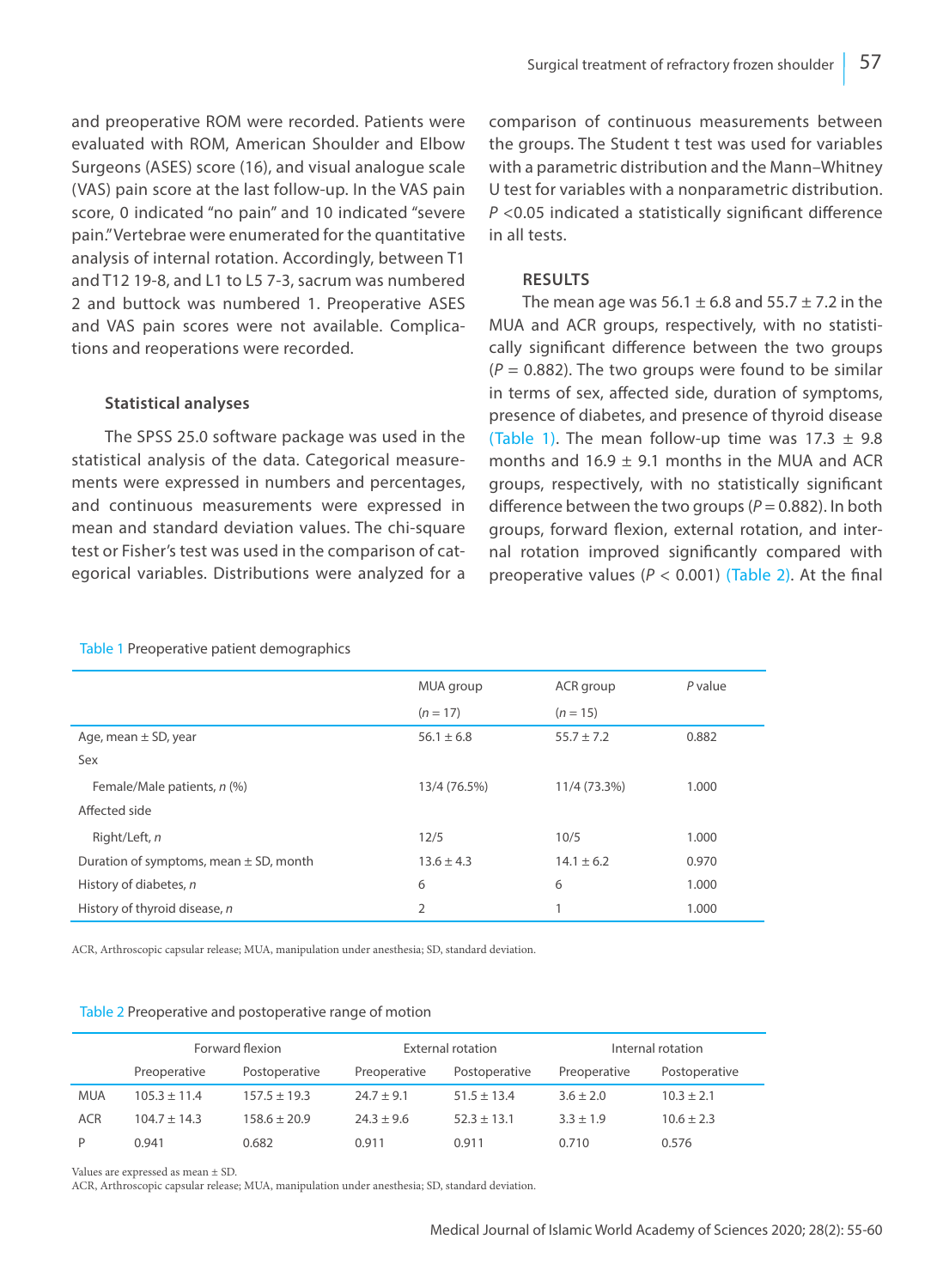#### Table 3 Postoperative outcomes

|                         | MUA group      | ACR group      | P value |
|-------------------------|----------------|----------------|---------|
|                         | $(n = 17)$     | $(n = 15)$     |         |
| Follow-up period, month | $17.3 \pm 9.8$ | $16.9 \pm 9.1$ | 0.882   |
| ASES score, points      | $91.6 \pm 4.9$ | $92.1 \pm 5.8$ | 0.852   |
| VAS pain score, points  | $0.47 \pm 07$  | $0.40 \pm 0.7$ | 0.737   |

Values are expressed as mean ± SD.

ACR: Arthroscopic capsular release, ASES: American Shoulder and Elbow Surgeons, MUA: manipulation under anesthesia,

SD: standard deviation, VAS: visual analogue scale.

follow-up visits, the mean forward flexion, external rotation, and internal rotation values were similar in the MUA and ACR groups (*P* > 0.576). At the last follow-up, the ASES score was 91.6  $\pm$  4.9 points and 92.1  $\pm$  5.8 points in the MUA and ACR groups, respectively, with no significant difference between the two groups (*P*   $= 0.852$ ). At the last follow-up, the VAS pain score was  $0.47 \pm 0.7$  and  $0.40 \pm 0.7$  in the MUA and ACR groups, respectively, and the two groups were found to be similar  $(P = 0.737)$  (Table 3). One patient in the MUA group developed recurrent pain in the second postoperative month. Early recurrent stiffness developed in one patient in the ACR group in the third postoperative week. In the last follow-up of both patients, satisfactory outcomes were obtained in terms of clinical scores and ROM. No revision surgeries and no serious complications such as infection, fracture, instability, and neurovascular injury were reported.

## **DISCUSSION**

The main finding of the present study was that MUA and ACR were similar in clinical scores, pain, and ROM in refractory FS. Farrel et al. reported the mean forward flexion of the 19 shoulders of the 18 patients treated with MUA as 168° and external rotation as 67° after an average of 15 years of follow-up (11). After 12 years of follow-up, Kim et al. compared MUA and ACR and found that the mean forward flexion, external rotation, and ASES scores in the MUA group was 167.6 $\degree$  ± 5.2°, 73.0°  $\pm$  9.3°, and 89.1  $\pm$  14.4, respectively (17). In the same study, these values were  $166.3^{\circ} \pm 7.0^{\circ}$ , 61.3°  $\pm$  10.2°, and 84.7  $\pm$  15.2, respectively, in the ACR group. Cvetanovich et al. reported the average forward flexion, external rotation, and ASES scores as  $156.2^{\circ}$  ± 16.1°, 56.8°  $\pm$  15.7°, and 97.0  $\pm$  4.7, respectively, as a result of the 360° ACR they applied in the lateral decubitus position with at least 2-year follow-up (14). Hence, the results of the present study were consistent with published findings.

Surgical treatment is recommended in refractory cases where nonoperative management results in at least 6 months due to the natural history of FS and the high success rate of nonoperative treatment (7). Which surgical treatment should be chosen is still controversial; MUA and ACR are the two most preferred treatment options (2,10). Successful results of MUA, which is a well-known treatment, have been published in the short and long term; it has been emphasized that a rapid improvement can be achieved in ROM and functional outcomes with MUA (11,17,18). On the contrary, some authors reported no significant difference in terms of clinical outcomes between MUA and other treatment options (12,13). Kvimaki et al. showed that MUA and home exercise programs were related to similar outcomes and concluded that MUA was not superior to a home exercise program (13).

Successful results have been published in recent years after the widespread use of arthroscopic techniques in the treatment of FS. Barnes et al. achieved significant and rapid improvements in ROM, pain, and shoulder functions starting from the first postoperative week with ACR, and reported that this improvement continued in 6, 12, and 24 weeks (19). Cvetanovich et al. concluded that 360° ACR in FS treatment provided early and lasting improvement in ROM and excellent functional results with low complication and revision rates (14).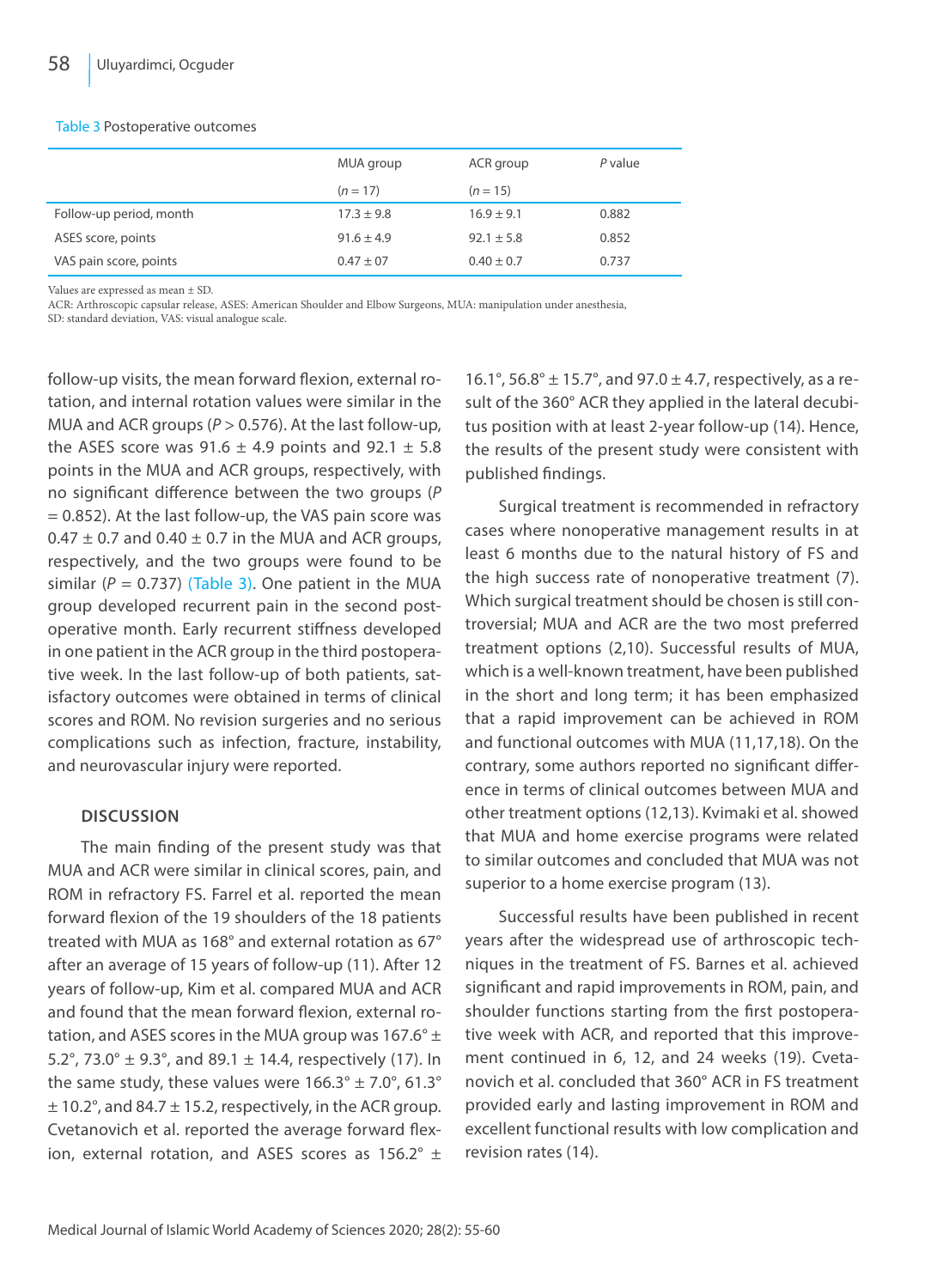MUA is actually an uncontrolled release associated with potential complications such as fractures, dislocation, and brachial plexus injury (10). Hemarthrosis, hemorrhage, and tearing of glenohumeral ligaments and capsule, rotator cuff tears, and labral tears are arthroscopically documented intra-articular effects of MUA (21,21). ACR provides precise and controlled release of the capsule and ligaments, reducing the risk of traumatic complications that may occur due to the forces applied during manipulation. In addition, releasing with the radiofrequency device delays healing and prevents re-occurring adhesions (2). During inferior capsular release in ACR, care should be taken in terms of the risk of axillary nerve damage due to its anatomic location. Despite the potential disadvantages of MUA and the potential advantages of ACR, the superiority of ACR over MUA in terms of clinical results has not been proven yet. Kim et al. compared MUA and ACR in refractory FS treatment; VAS pain score, ASES score, and forward flexion were reported to be significantly better at a 3-month follow-up in the MUA group compared with the ACR group, while the 12-month follow-up result showed that both the groups were reported to be similar in terms of these results (17). Lee et al. reported similar MUA and ACR in terms of clinical and functional outcomes as a result of a 3-month follow-up (22). Similarly, in the present study, no significant difference was observed between MUA and ACR in refractory FS treatment. In this respect, the results of the present study were not compatible with the hypothesis. In addition, no serious major complication was observed in either group.

The present study had several limitations. Data of seven patients could not be included in the study due to its retrospective design. Preoperative data were similar between the two groups, although it was nonrandomized. Also, this study had small sample size. Prospective studies comparing ACR and MUA are limited in the literature.

## CONCLUSIONS

Successful clinical and functional outcomes can be obtained with both MUA and ACR in the surgical treatment of refractory FS without major serious complications. In the present study, no significant difference was found between MUA and ACR. Prospective, randomized, large-sample studies comparing MUA and ACR should be conducted in the future.

### **REFERENCES**

- 1. Forsythe B, Lavoie-Gagne O, Patel BH, Lu Y, Ritz E, Chahla J, Okoroha KR, Allen AA, Nwachukwu BU. Efficacy of Arthroscopic Surgery in the Management of Adhesive Capsulitis: A Systematic Review and Network Meta-analysis of Randomized Controlled Trials. Arthroscopy. 2020 Nov 20:S0749-8063(20)30804-5. doi: 10.1016/j.arthro.2020.09.041. Epub ahead of print. PMID: 33221429.
- 2. Itoi E, Arce G, Bain GI, Diercks RL, Guttmann D, Imhoff AB, Mazzocca AD, Sugaya H, Yoo YS. Shoulder Stiffness: Current Concepts and Concerns. Arthroscopy 2016;32:1402-14.
- 3. Zuckerman JD, Rokito A. Frozen shoulder: a consensus definition. J Shoulder Elbow Surg 2011;20:322-5.
- 4. Lee JH, Kim SB, Lee KW, Lee SJ, Lee JU. Effect of Hypertonic Saline in Intra-Articular Hydraulic Distension for Adhesive Capsulitis. PM R 2015;7:721-6.
- 5. Lewis J. Frozen shoulder contracture syndrome Aetiology, diagnosis and management. Man Ther 2015;20:2-9.
- 6. Griggs SM, Ahn A, Green A. Idiopathic adhesive capsulitis: A prospective functional outcome study of nonoperative treatment. J Bone Joint Surg Am 2000;82:1398-407.
- 7. Hsu JE, Anakwenze OA, Warrender WJ, Abboud JA. Current review of adhesive capsulitis. J Shoulder Elbow Surg 2011;20:502-14.
- 8. Reeves B. The natural history of the frozen shoulder syndrome. Scand J Rheumatol 1975;4:193-6.
- 9. Hand C, Clipsham K Fau Rees JL, Rees Jl Fau Carr AJ, Carr AJ. Long-term outcome of frozen shoulder. Journal of Shoulder and Elbow Surgery 2008;17:231-6.
- 10. Grant JA, Schroeder N, Miller BS, Carpenter JE. Comparison of manipulation and arthroscopic capsular release for adhesive capsulitis: a systematic review. J Shoulder Elbow Surg 2013;22:1135-45.
- 11. Farrell CM, Sperling JW, Cofield RH. Manipulation for frozen shoulder: Long-term results. J Shoulder Elbow Surg 2005;14:480-4.
- 12. Maund E, Craig D, Suekarran S, et al. Management of frozen shoulder: A systematic review and costeffectiveness analysis. Health Technol Assess 2012;16:1-264.
- 13. Kivimaki J, Pohjolainen T, Malmivaara A, et al. Manipulation under anesthesia with home exercises versus home exercises alone in the treatment of frozen shoulder: A randomized, controlled trial with 125 patients. J Shoulder Elbow Surg 2007;16:722-6.
- 14. Cvetanovich GL, Leroux TS, Bernardoni ED, Hamamoto JT, Saltzman BM, Verma NN, Romeo AA. Clinical Outcomes of Arthroscopic 360° Capsular Release for Idiopathic Adhesive Capsulitis in the Lateral Decubitus Position. Arthroscopy 2018;34:764-70.
- 15. Le Lievre HM, Murrell GA. Long-term outcomes after arthroscopic capsular release for idiopathic adhesive capsulitis. J Bone Joint Surg Am 2012;94:1208-16.
- 16. Michener LA, McClure PW, Sennett BJ. American Shoulder and Elbow Surgeons Standardized Shoulder Assessment Form, patient self-report section: reliability, validity, and responsiveness. J Shoulder Elbow Surg 2002;11:587-94.